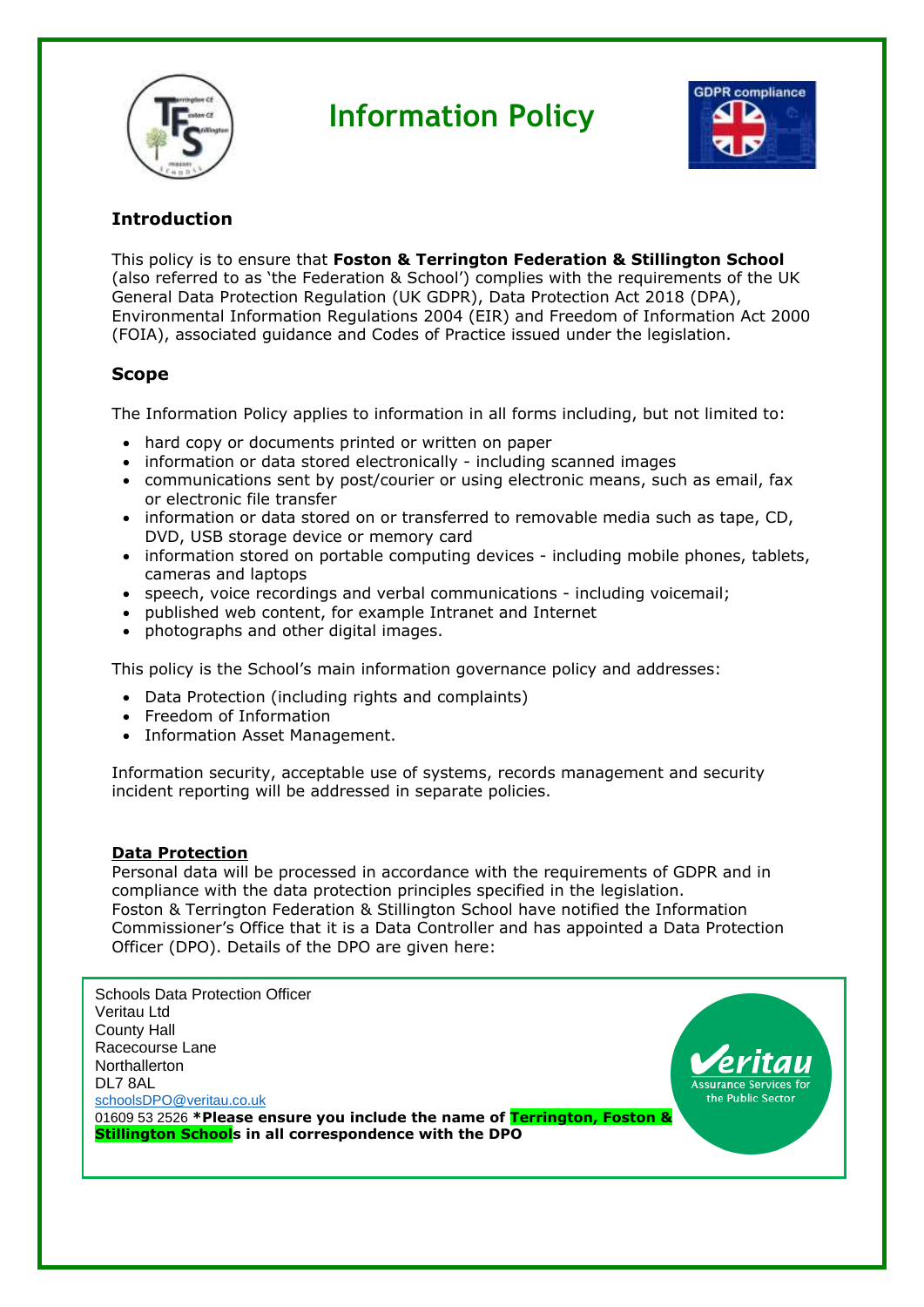The DPO is a statutory position and will operate in an advisory capacity. Duties will include:

- acting as the point of contact for the Information Commissioner's Office (ICO) and data subjects
- facilitating a periodic review of the corporate information asset register and information governance policies
- assisting with the reporting and investigation of information security breaches
- providing advice on all aspects of data protection as required including information requests, information sharing and Data Protection Impact Assessments
- reporting to governors on the above matters.

# **Information Asset Register**

The DPO will advise the Federation and School in developing and maintaining an Information Asset Register (IAR). The register will include the following information for each asset:

- an individual information asset identification number
- the owner of that asset
- description and purpose of the asset
- whether there is a privacy notice published for that asset
- format and location of the asset
- which officers (job titles/teams) have routine access to the information
- whether there are any data sharing agreements relating to the information and the name of that agreement
- conditions of data processing
- details of any third parties contracted to process the information
- retention period for the asset.

The IAR will be reviewed annually and the headteacher will inform the DPO of any significant changes to their information assets as soon as possible.

### **Information Asset Owners**

An Information Asset Owner (IAO) is the individual responsible for an information asset, understands the value of that information and the potential risks associated with it. The Federation and School will ensure that IAOs are appointed based on sufficient seniority and level of responsibility.

IAOs are responsible for the security and maintenance of their information assets. This includes ensuring that other members of staff are using the information safely and responsibly. The role also includes determining the retention period for the asset, and when destroyed, ensuring this is done so securely.

### **Training**

Foston & Terrington Federation & Stillington School will ensure that appropriate guidance and training is given to the relevant staff, governors and other authorised Federation and School users on access to information procedures, records management and data breach procedures. Individuals will also be made aware of and given training in relation to information security - including using email and the Internet.

The DPO will provide the Federation and School with adequate training resources and guidance materials. The DPO will be consulted and will offer an adequacy opinion if the Federation and School opts to use a third party training provider.

The Federation and School will maintain a training schedule which will record when employees have completed an information governance training module and when a refresher is due to be completed.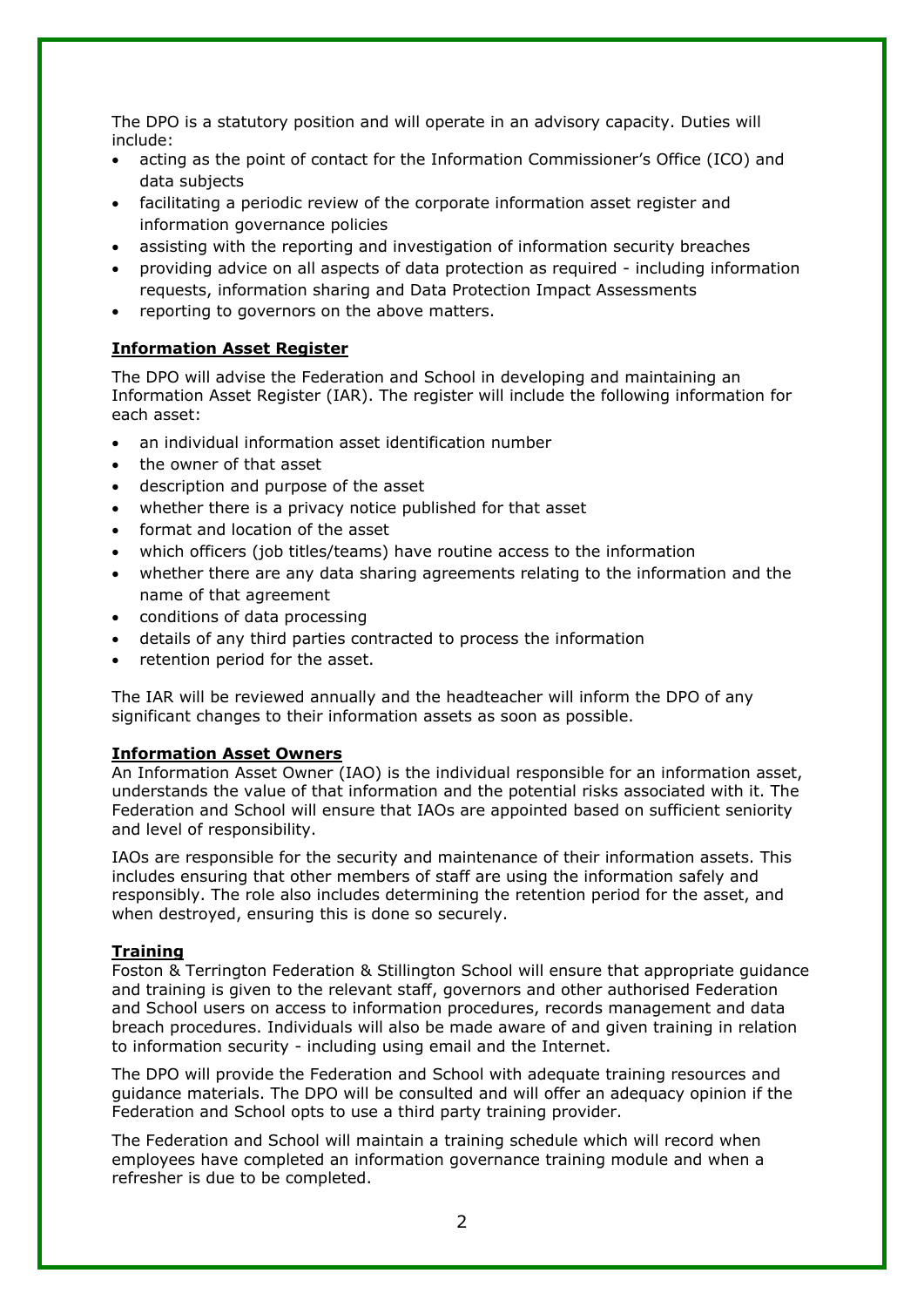The Federation and School will ensure that any third party contractors have adequately trained their staff in information governance by carrying out the appropriate due diligence.

#### **Privacy notices**

Foston & Terrington Federation and Stillington School will provide a privacy notice to data subjects each time it obtains personal information from or about that data subject. Our main privacy notice will be displayed on the school's website in an easily accessible area. This notice will also be provided in a hard copy to pupils and parents at the start of their time at the Federation and School within their information pack.

A privacy notice for employees will be provided at commencement of their employment with the Federation and school. Specific privacy notices will be issued where the data subject requires more information about specific processing (e.g. school trips, projects).

Privacy notices will be cleared by the DPO prior to being published or issued. A record of privacy notices shall be kept on the school's Information Asset Register.

#### **Information sharing**

In order to efficiently fulfil their duty of education provision it is sometimes necessary for the Federation and School to share information with third parties. Routine and regular information sharing arrangements will be documented in their main privacy notice (as above). Any ad-hoc sharing of information will be done in compliance with legislative requirements.

#### **Data Protection Impact Assessments (DPIAs)**

The Federation and School will conduct a data protection impact assessment for all new projects involving high risk data processing as defined by GDPR. This assessment will consider the privacy risks and implications of new projects as well as providing solutions to the identified risks

The DPO will be consulted at the start of a project and will advise whether a DPIA is required. If it is agreed that a DPIA will be necessary, then the DPO will assist with the completion of the assessment, providing relevant advice.

#### **Retention periods**

Retention periods will be determined by any legal requirement, best practice or national guidance, and lastly the organisational necessity to retain the information. In addition IAOs will take into account the Limitation Act 1980, which provides timescales within which action may be taken for breaches of the law, when determining retention periods.

Foston & Terrington Federation & Stillington School has opted to adopt the retention schedule suggested by the Information and Records Management Society (IRMS).

#### **Destruction of records**

Retention periods for records are recorded in the Federation and School's IAR. When a record reaches the end of its retention period the IAO will arrange for the records, both electronic and paper to be destroyed securely. Provisions to destroy paper information securely include the use of cross-cutting shredders and confidential waste bins.

Advice in regards to the secure destruction of electronic media will be sought from relevant IT support.

A record should be retained of all files destroyed including, where relevant:

- file reference number
- description of file
- date of disposal
- method of disposal
- name of the officer who destroyed the record.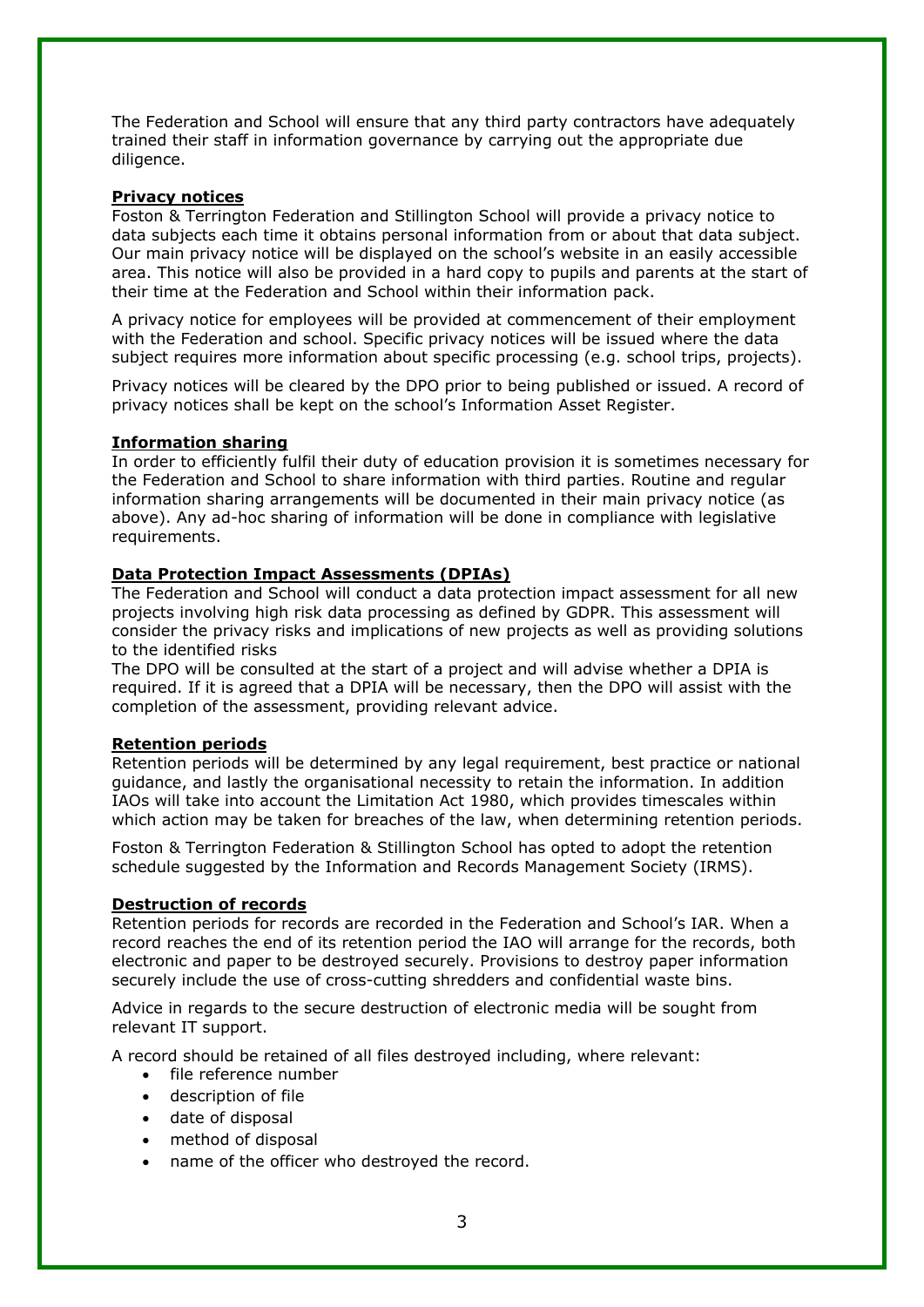# **Third party Data Processors**

All third party contractors who process data on behalf of the Foston & Terrington Federation & Stillington School must be able to provide assurances that they have adequate data protection controls in place to ensure that the data they process is afforded the appropriate safeguards. Where personal data is being processed, there will be a written contract in place with the necessary data protection clauses contained.

A relevant senior leadership team member may insist that any data processing by a third party ceases immediately if it believes that that third party has not got adequate data protection safeguards in place. If any data processing is going to take place outside of the EEA then the Data Protection Officer must be consulted prior to any contracts being agreed.

# **Access to information**

# **Requests for information under the Freedom of Information Act 2000 and Environmental Information Regulations 2004**

## **Requests under this legislation should be made to the headteacher on [stillingtonoffice@foston.n-yorks.sch.uk](mailto:stillingtonoffice@foston.n-yorks.sch.uk)**

- Deciding whether the requested information is held.
- Locating, retrieving or extracting the information.
- Considering whether any exemption might apply, and the balance of the public interest test.
- Preparing the material for disclosure and drafting the response.
- Seeking any necessary approval for the response.
- Sending the response to the requester.

FOIA requests should be made in writing. Please note that we will only consider requests which provide a valid name and address and we will not consider requests which ask us to click on electronic links. EIR requests can be made verbally, however we will endeavour to follow this up in writing with the requestor to ensure accuracy. Each request received will be acknowledged within 5 school days. The Chairs of Governors of Foston & Terrington Federation & Stillington School and headteacher will jointly consider all requests where a public interest test is applied or where there is any doubt on whether an exemption should be applied. In applying the public interest test they will:

- document clearly the benefits of both disclosing or withholding the requested information
- where necessary seek guidance from previous case law in deciding where the balance lies
- consult the DPO.

Reasons for disclosing or not disclosing will be reported to the next governing body meeting.

The Federation & School have adopted the Information Commissioner's model publication scheme for schools and will publish as much information as possible on their websites in the interests of transparency and accountability.

The Federation & School will charge for supplying information at their discretion, in line with current regulations. If a charge applies, written notice will be given to the applicant and payment must be received before the information is supplied. The Federation & School will follow their Local Authority's charging regime for FOI/EIR.

The Federation & School will adhere to the required FOI/EIR timescales, and requests will be answered within 20 school days.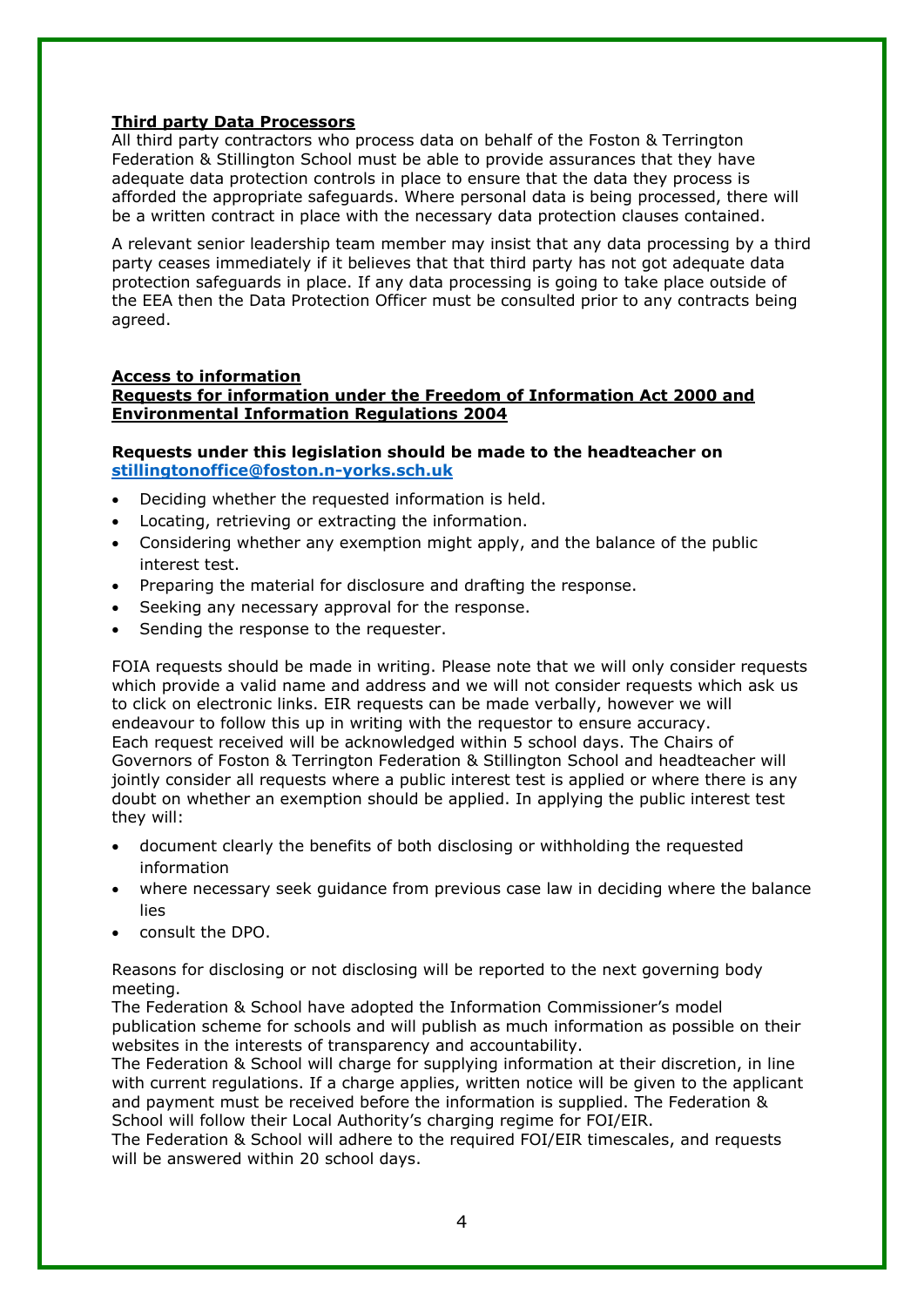#### **Requests for information under the GDPR- Subject Access Requests Requests under this legislation should be made to the headteacher.**

Any member of staff or governor may receive a request for an individual's personal information. Whilst GDPR does not require such requests to be made in writing, applicants are encouraged where possible to do so; applicants who require assistance should seek help from the school. Requests will be logged with the Federation and School office and acknowledged within 5 days.

The Federation & School must be satisfied as to your identity and may have to ask for additional information such as:

- valid Photo ID (driver's licence, passport etc)
- proof of address (utility bill, council tax letter etc)
- any further information for the Federation and School to be satisfied of the applicant's identity.

Only once the Federation and School has confirmed the requestor's identity, and has sufficient information on which to respond to the request, will it be considered valid. They will then respond to your request within the statutory timescale of one calendar month.

The Federation and School can apply a discretionary extension of up a further two calendar months to comply with the request if the requested information would take a considerable amount of time to collate, redact, and prepare for disclosure due to either the complexity or voluminous nature of the records. If we wish to apply an extension we will firstly seek guidance from our DPO, then inform the applicant of the extension within the first calendar month of receiving the request. This extension period will be kept to a minimum and will not be used as a way of managing workloads. In very limited cases we may also refuse a request outright as 'manifestly unreasonable' if we would have to spend an unjustified amount of time and resources to comply.

Should the Federation & School think any exemptions are necessary to apply, they will seek guidance from the DPO to discuss the application.

#### **Requests received from parents asking for information held within the pupil's Education Record will be dealt with under the Education (Pupil Information - England) Regulations 2005. Any charges which arise from this request will be applied at the Federation & School's discretion.**

### **Data Subject rights**

As well as a right of access to information, data subjects have a series of other rights prescribed by the GDPR including:

- the right to rectification
- the right to erasure
- the right to restrict processing
- rights in relation to automated decision making and profiling.

All requests exercising these rights must be in writing and forwarded to the Headteacher who will acknowledge the request and respond within One Calendar Month. Advice regarding such requests will be sought from our DPO.

A record of decisions made in respect of the request will be retained, recording details of the request, whether any information has been changed, and the reasoning for the decision made.

# **Complaints**

Complaints in relation to FOI/EIR and Subject Access will be handled through the Federation & School's existing procedures. Any individual who wishes to make a complaint about the way the Federation & School have handled their personal data should contact the DPO on the address provided.